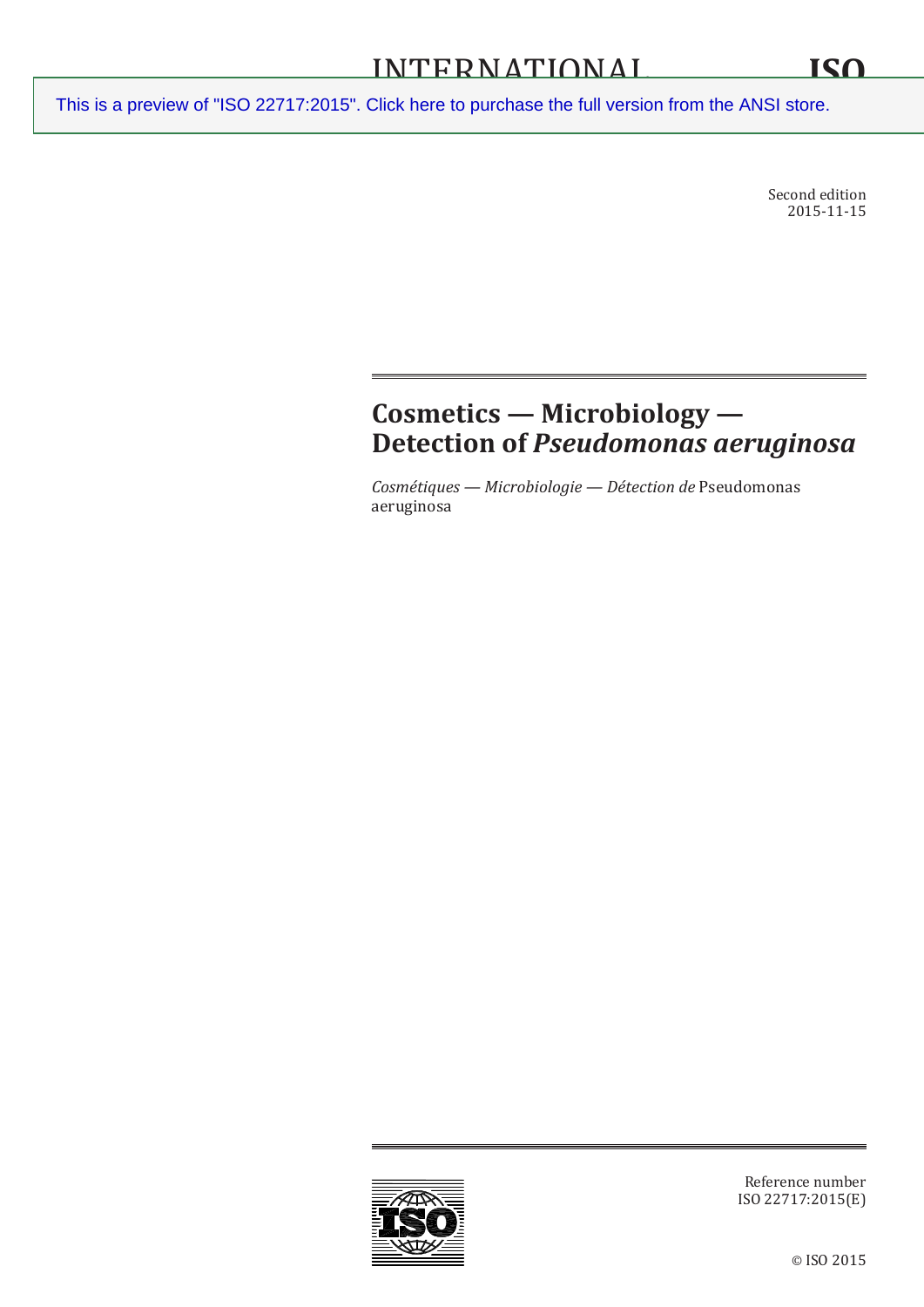

#### © ISO 2015, Published in Switzerland

All rights reserved. Unless otherwise specified, no part of this publication may be reproduced or utilized otherwise in any form or by any means, electronic or mechanical, including photocopying, or posting on the internet or an intranet, without prior written permission. Permission can be requested from either ISO at the address below or ISO's member body in the country of the requester.

ISO copyright office Ch. de Blandonnet 8 • CP 401 CH-1214 Vernier, Geneva, Switzerland Tel. +41 22 749 01 11 Fax +41 22 749 09 47 copyright@iso.org www.iso.org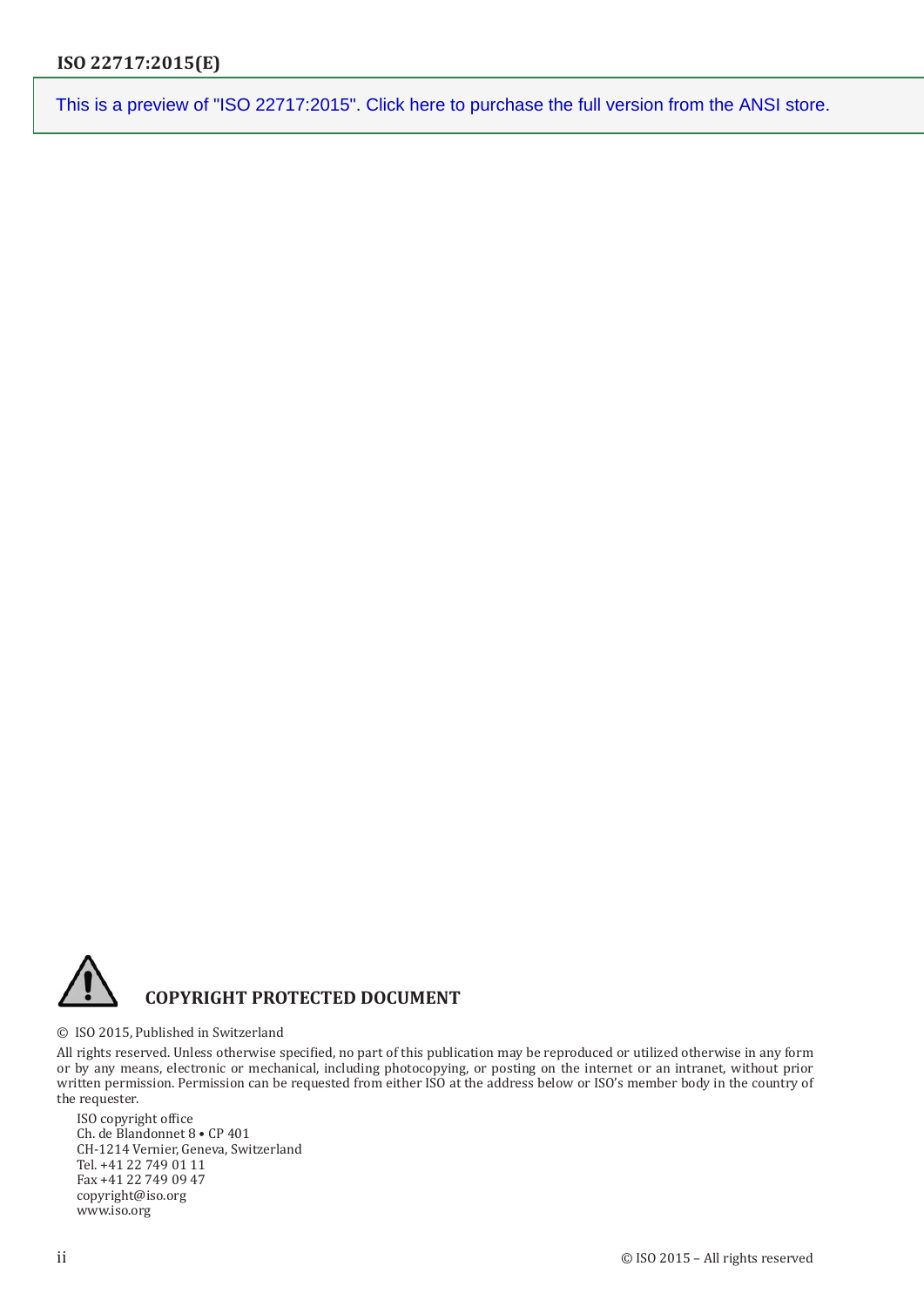|           | <b>Contents</b>                                                                                                                                                                                                                    |                                                                                                                                                                                                                                                                                                                                                                                         | Page |
|-----------|------------------------------------------------------------------------------------------------------------------------------------------------------------------------------------------------------------------------------------|-----------------------------------------------------------------------------------------------------------------------------------------------------------------------------------------------------------------------------------------------------------------------------------------------------------------------------------------------------------------------------------------|------|
|           |                                                                                                                                                                                                                                    |                                                                                                                                                                                                                                                                                                                                                                                         |      |
|           |                                                                                                                                                                                                                                    |                                                                                                                                                                                                                                                                                                                                                                                         |      |
| 1         |                                                                                                                                                                                                                                    | $\textbf{Scope} \texttt{} \texttt{} \texttt{} \texttt{} \texttt{} \texttt{} \texttt{} \texttt{} \texttt{} \texttt{} \texttt{} \texttt{} \texttt{} \texttt{} \texttt{} \texttt{} \texttt{} \texttt{} \texttt{} \texttt{} \texttt{} \texttt{} \texttt{} \texttt{} \texttt{} \texttt{} \texttt{} \texttt{} \texttt{} \texttt{} \texttt{} \texttt{} \texttt{} \texttt{} \texttt{} \texttt{$ |      |
|           |                                                                                                                                                                                                                                    |                                                                                                                                                                                                                                                                                                                                                                                         |      |
| 2         |                                                                                                                                                                                                                                    |                                                                                                                                                                                                                                                                                                                                                                                         |      |
| 3         |                                                                                                                                                                                                                                    |                                                                                                                                                                                                                                                                                                                                                                                         |      |
| 4         |                                                                                                                                                                                                                                    |                                                                                                                                                                                                                                                                                                                                                                                         |      |
| 5         | Diluents and culture media <b>Exercise and Culture and Culture and Culture</b> and Culture and Culture and Culture and Culture and Culture and Culture and Culture and Culture and Culture and Culture and Culture and Culture and |                                                                                                                                                                                                                                                                                                                                                                                         |      |
|           | 5.1                                                                                                                                                                                                                                |                                                                                                                                                                                                                                                                                                                                                                                         |      |
|           | 5.2                                                                                                                                                                                                                                | 5.2.1                                                                                                                                                                                                                                                                                                                                                                                   |      |
|           |                                                                                                                                                                                                                                    | 5.2.2                                                                                                                                                                                                                                                                                                                                                                                   |      |
|           |                                                                                                                                                                                                                                    | 5.2.3                                                                                                                                                                                                                                                                                                                                                                                   |      |
|           | 5.3                                                                                                                                                                                                                                |                                                                                                                                                                                                                                                                                                                                                                                         |      |
|           |                                                                                                                                                                                                                                    | 5.3.1                                                                                                                                                                                                                                                                                                                                                                                   |      |
|           |                                                                                                                                                                                                                                    | Agar medium for the suitability test (see Clause 11) [soybean-casein<br>5.3.2                                                                                                                                                                                                                                                                                                           |      |
|           |                                                                                                                                                                                                                                    |                                                                                                                                                                                                                                                                                                                                                                                         |      |
|           |                                                                                                                                                                                                                                    | 5.3.3                                                                                                                                                                                                                                                                                                                                                                                   |      |
|           |                                                                                                                                                                                                                                    | 5.3.4<br>5.3.5                                                                                                                                                                                                                                                                                                                                                                          |      |
|           |                                                                                                                                                                                                                                    |                                                                                                                                                                                                                                                                                                                                                                                         |      |
| 6         |                                                                                                                                                                                                                                    | Apparatus and glassware <b>Election Communities</b> 6                                                                                                                                                                                                                                                                                                                                   |      |
| 7         |                                                                                                                                                                                                                                    | Strains of microorganisms <b>Example 2018</b> 6                                                                                                                                                                                                                                                                                                                                         |      |
| 8         |                                                                                                                                                                                                                                    | Handling of cosmetic products and laboratory samples <b>Annual Equation</b> Books and 5                                                                                                                                                                                                                                                                                                 |      |
| 9         |                                                                                                                                                                                                                                    |                                                                                                                                                                                                                                                                                                                                                                                         |      |
|           | 9.1                                                                                                                                                                                                                                |                                                                                                                                                                                                                                                                                                                                                                                         |      |
|           | 9.2                                                                                                                                                                                                                                |                                                                                                                                                                                                                                                                                                                                                                                         |      |
|           |                                                                                                                                                                                                                                    | 9.2.1                                                                                                                                                                                                                                                                                                                                                                                   |      |
|           |                                                                                                                                                                                                                                    | 9.2.2                                                                                                                                                                                                                                                                                                                                                                                   |      |
|           |                                                                                                                                                                                                                                    | 9.2.3<br>9.2.4                                                                                                                                                                                                                                                                                                                                                                          |      |
|           | 9.3                                                                                                                                                                                                                                |                                                                                                                                                                                                                                                                                                                                                                                         | .7   |
|           | 9.4                                                                                                                                                                                                                                |                                                                                                                                                                                                                                                                                                                                                                                         |      |
|           |                                                                                                                                                                                                                                    | 9.4.1                                                                                                                                                                                                                                                                                                                                                                                   |      |
|           |                                                                                                                                                                                                                                    | 9.4.2                                                                                                                                                                                                                                                                                                                                                                                   |      |
| 10        |                                                                                                                                                                                                                                    |                                                                                                                                                                                                                                                                                                                                                                                         |      |
| 11        | Neutralization of the antimicrobial properties of the product 2000 and 2000 and 3000 and 3000 and 3000 and 300                                                                                                                     |                                                                                                                                                                                                                                                                                                                                                                                         |      |
|           | 11.1                                                                                                                                                                                                                               |                                                                                                                                                                                                                                                                                                                                                                                         |      |
|           | 11.2                                                                                                                                                                                                                               |                                                                                                                                                                                                                                                                                                                                                                                         |      |
|           | 11.3                                                                                                                                                                                                                               |                                                                                                                                                                                                                                                                                                                                                                                         |      |
|           |                                                                                                                                                                                                                                    |                                                                                                                                                                                                                                                                                                                                                                                         |      |
|           |                                                                                                                                                                                                                                    |                                                                                                                                                                                                                                                                                                                                                                                         |      |
| <b>12</b> |                                                                                                                                                                                                                                    |                                                                                                                                                                                                                                                                                                                                                                                         |      |
|           |                                                                                                                                                                                                                                    |                                                                                                                                                                                                                                                                                                                                                                                         |      |
|           |                                                                                                                                                                                                                                    | Annex B (informative) Neutralizers of antimicrobial activity of preservatives and                                                                                                                                                                                                                                                                                                       |      |
|           |                                                                                                                                                                                                                                    |                                                                                                                                                                                                                                                                                                                                                                                         |      |
|           |                                                                                                                                                                                                                                    |                                                                                                                                                                                                                                                                                                                                                                                         |      |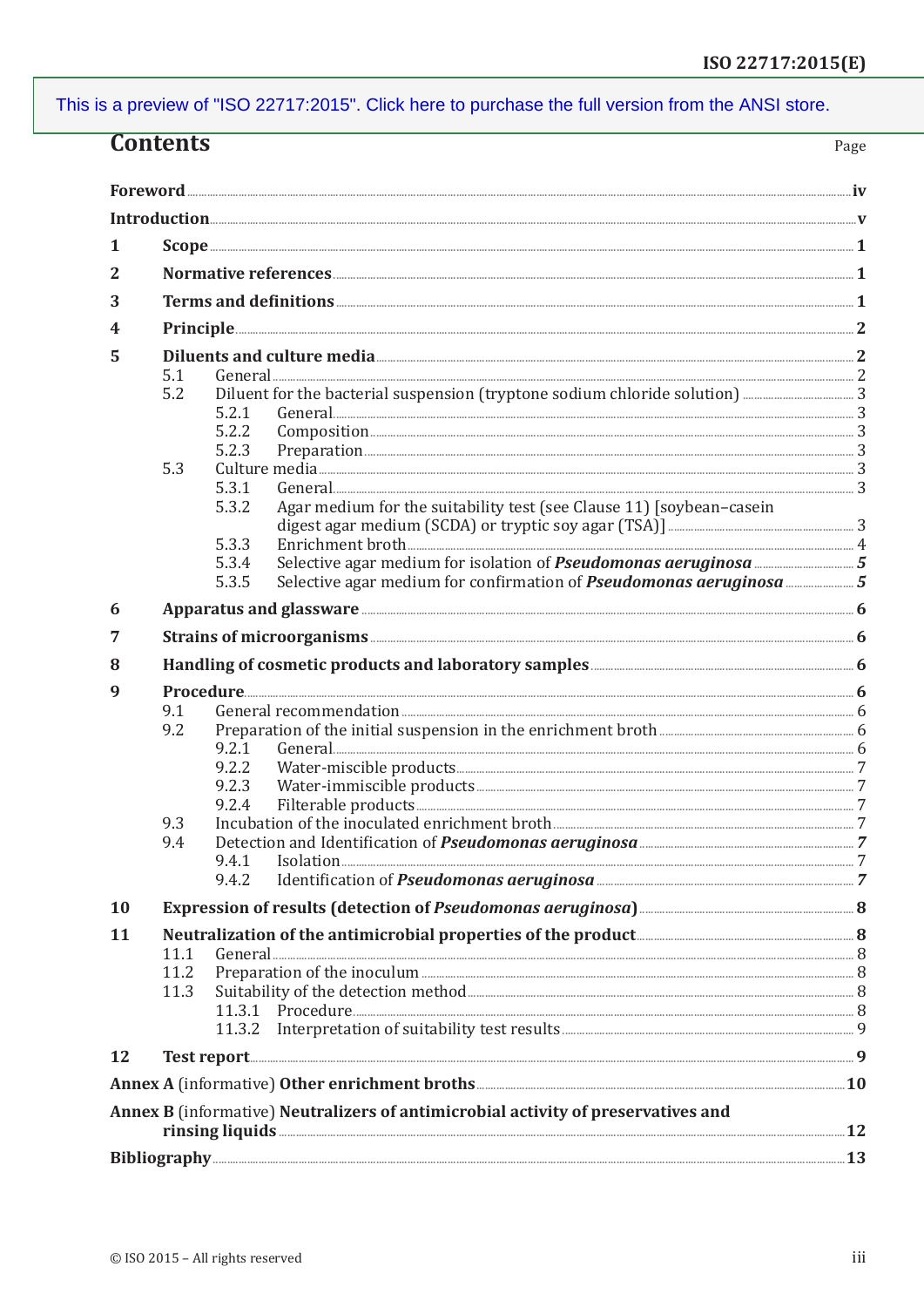## **Foreword**

ISO (the International Organization for Standardization) is a worldwide federation of national standards bodies (ISO member bodies). The work of preparing International Standards is normally carried out through ISO technical committees. Each member body interested in a subject for which a technical committee has been established has the right to be represented on that committee. International organizations, governmental and non-governmental, in liaison with ISO, also take part in the work. ISO collaborates closely with the International Electrotechnical Commission (IEC) on all matters of electrotechnical standardization.

The procedures used to develop this document and those intended for its further maintenance are described in the ISO/IEC Directives, Part 1. In particular the different approval criteria needed for the different types of ISO documents should be noted. This document was drafted in accordance with the editorial rules of the ISO/IEC Directives, Part 2 (see [www.iso.org/directives\)](http://www.iso.org/directives).

Attention is drawn to the possibility that some of the elements of this document may be the subject of patent rights. ISO shall not be held responsible for identifying any or all such patent rights. Details of any patent rights identified during the development of the document will be in the Introduction and/or on the ISO list of patent declarations received (see [www.iso.org/patents](http://www.iso.org/patents)).

Any trade name used in this document is information given for the convenience of users and does not constitute an endorsement.

For an explanation on the meaning of ISO specific terms and expressions related to conformity assessment, as well as information about ISO's adherence to the WTO principles in the Technical Barriers to Trade (TBT) see the following URL: [Foreword - Supplementary information](http://www.iso.org/iso/home/standards_development/resources-for-technical-work/foreword.htm)

The committee responsible for this document is ISO/TC 217, *Cosmetics*.

This second edition cancels and replaces the first edition (ISO 22717:2006), of which it constitutes a minor revision.